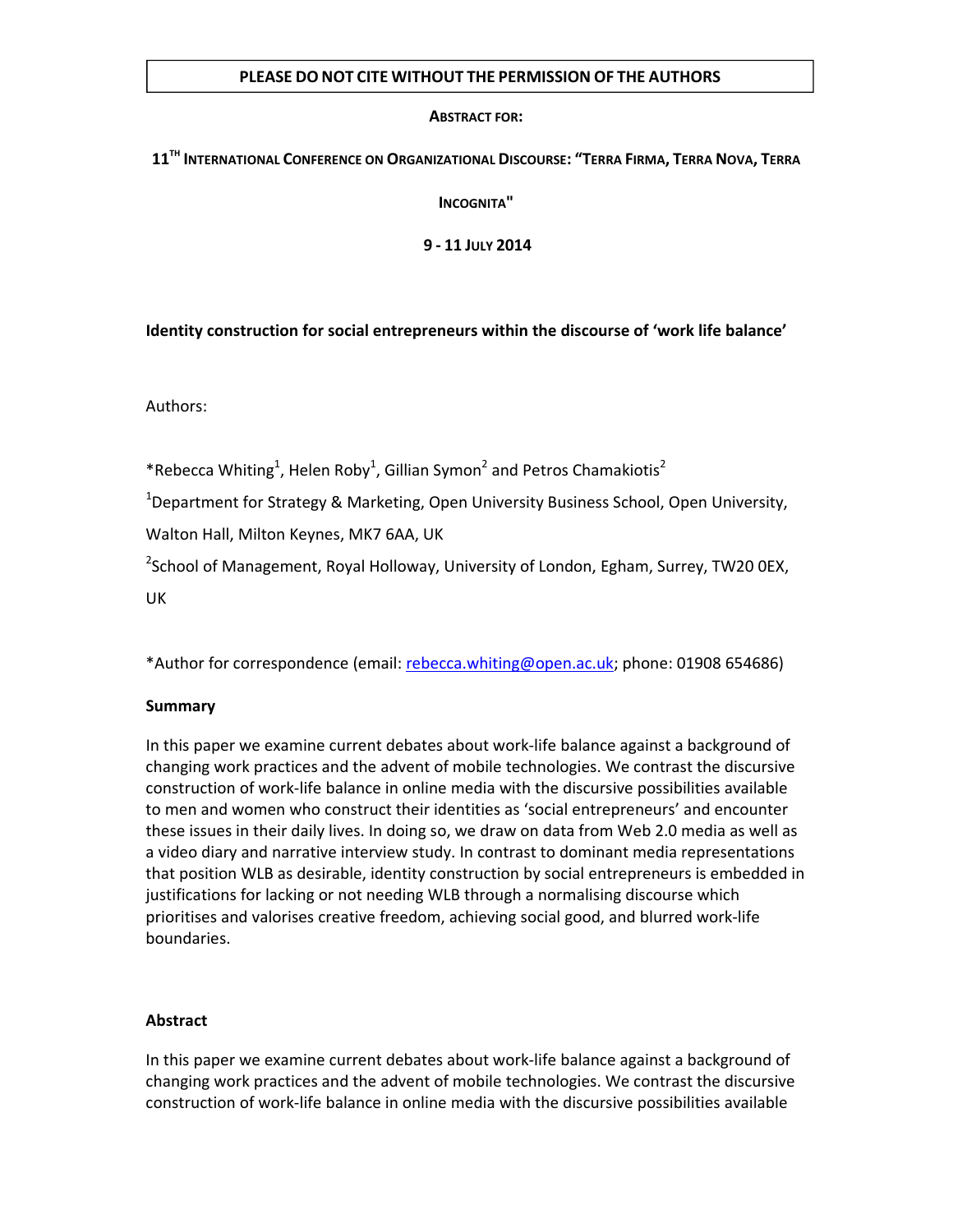to men and women who construct their identities as 'social entrepreneurs' and encounter these issues in their daily lives. In doing so, we draw on data from Web 2.0 media as well as a video diary and narrative interview study.

Work‐life balance (WLB) has been a 'hot topic' in research, organizational practice (Mescher, et al., 2010, p 21) and the wider media over several years. Print media representations depict WLB as an individual process, achievement and responsibility for those in professional or corporate jobs, where the 'life' component is predominantly represented by family commitments to children (Reece, et al., 2009).

Within the WLB academic literature, it is often assumed that we live our lives within different social domains (e.g. work, family, community) and that we are expected to play different roles within these domains (e.g. breadwinner, parent, volunteer). Much research in this area has focused on the individual worker and on factors and strategies that affect their (in)ability to manage WLB (Sturges, 2012). Because of the complexity of these role identities, it is argued that we create physical, temporal and psychological boundaries or borders between them (Clark, 2000). Changes in working practices, such as the advent of mobile technologies, affect both where and how we work. It is suggested that the boundaries between work roles and life roles have become increasingly blurred (Harrington and Ladge, 2009) with even a 'collapse' of the demarcation of the home/work environment suggested (Wapshott and Mallett, 2012, p 63).

In our study, we look at social entrepreneurs, men and women at different life stages, who perform 'a particularly demanding form of entrepreneurial activity' (Tracey and Phillips, 2007, p 266). The group was selected on the basis of their potential to face particular WLB challenges through financial instability, moral commitment to work goals and lack of a defined workplace.

For the video and interview study, participants (11 social entrepreneurs) were asked to undertake a week's 'video diary', focusing on their different roles in the various domains of their lives and how they switched (or tried to switch) between them. The approach required them to capture in real time what they saw in front of them rather than to narrate these switches retrospectively, though it was explained this would be a useful supplement to switches too difficult to capture as they happened. As a third agent in the study the camcorder offered a set of eyes and ears for the participant to speak to (Bates, 2013) with a couple of participants referring to it as an 'imaginary friend'.

On completion of filming, the participants were debriefed about the experience of taking part in the video study. They were then invited to review their videos and attend a recorded interview. This involved discussing video excerpts and embedding issues raised in a more in‐ depth understanding of the participants' lives, exploring their own constructions of WLB and technology use.

For the Web 2.0 media study, data was collected systematically using internet tools and alerts in a daily automated search process over 6 months, using the search term 'work life balance'. Texts were automatically identified via daily searches with links returned to a specified email. We reviewed each day's return to select relevant texts. Materials were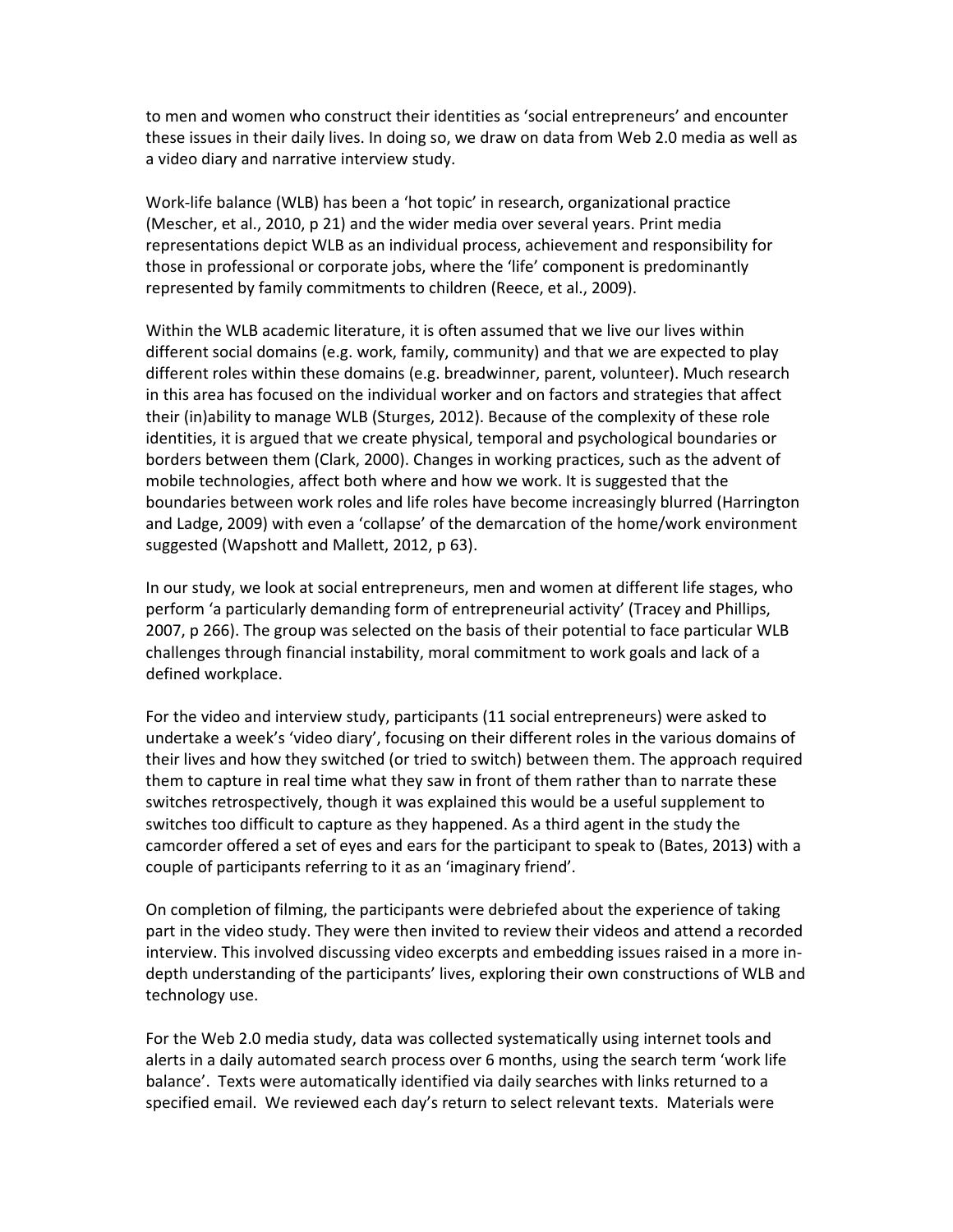logged, downloaded and imported into NVivo, a software package selected to support data management and analysis.

The video data was initially analysed using thematic analysis (King, 1998) using the phases identified by Braun & Clark (2006) specifically to inform the conduct of the interviews. This was supplemented by discursive analysis of the video, interview and Web 2.0 media datasets.

We present findings from across these datasets. From our discursive analysis of Web 2.0 media, we identify the three dominant themes in the media discourse of WLB: WLB as individual responsibility (for example, to maintain personal well‐being); WLB as an individual competency; and how to achieve WLB by adopting the practices (including technological) of 'successful others'. A more marginal theme in this discourse positions WLB as an unattainable luxury.

With regard to the discursive possibilities available to those who construct their identities as 'social entrepreneurs', our initial analysis of the video and interview data highlights how their identity construction processes are embedded in a discourse of inter‐connectedness, which is represented by their reconstitution as individuals within networks of clients, colleagues, family and friends (not necessarily discrete groups) to whom they need to be always available. Digital technologies are implicated in achieving inter‐connectedness and availability, whilst the precarious nature of their work underpins its need. We see struggles over identity construction that challenge this discourse, through attempts to access a 'balanced' identity through strategies of control, for example, by closing down access to technologies (the digital detox). Identity construction is also however embedded in justifications for lacking or not needing WLB through a normalising discourse of what it means to be a 'social entrepreneur' (prioritising and valorising creative freedom, achieving social good, and blurred work‐life boundaries).

In exploring the contrast between discursive construction of WLB in Web 2.0 media with the lived experience of social entrepreneurs, we contribute to critical approaches which have problematised the concept of WLB (Lewis, et al., 2007; Smithson and Stokoe, 2005; Vair, 2013).

### Funding

This research forms part of the Digital Brain Switch project, funded by the EPSRC (Ref: EP/K025201/1).

### References

- Bates, C. (2013). Video diaries: audio‐visual research methods and the elusive body. *Visual Studies, 28*(1), 29‐37.
- Harrington, B., and Ladge, J. J. (2009). Work‐Life Integration: Present Dynamics and Future Directions for Organizations. *Organizational Dynamics, 38*(2), 148‐157.